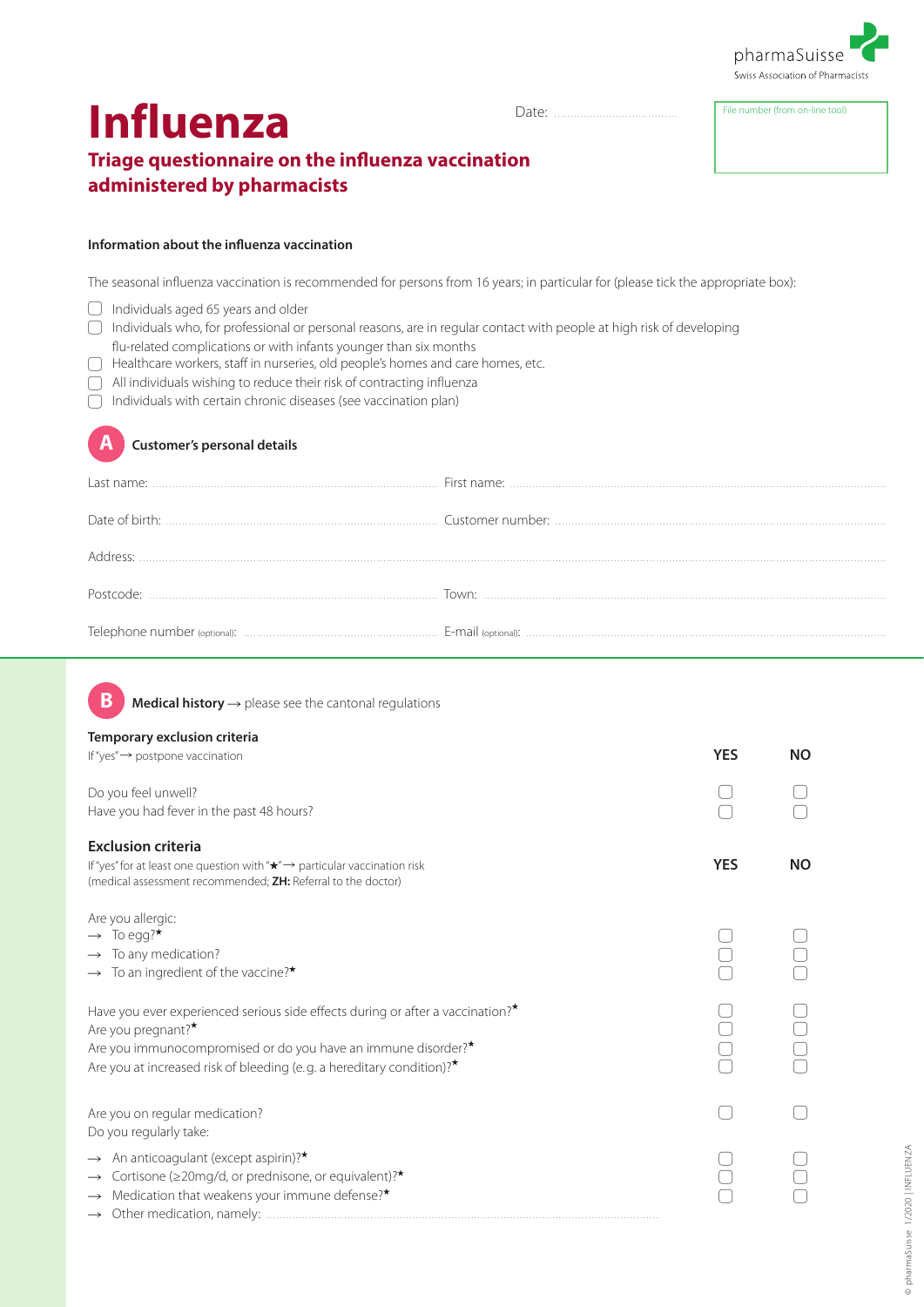

| <b>YES</b> | <b>NO</b>  |           |
|------------|------------|-----------|
| <b>YES</b> | <b>NO</b>  |           |
|            |            |           |
|            |            |           |
|            |            |           |
|            |            |           |
|            |            |           |
| <b>YES</b> | <b>NO</b>  |           |
|            |            |           |
|            |            |           |
|            |            |           |
|            |            |           |
|            |            |           |
|            |            |           |
|            |            |           |
|            |            |           |
|            |            |           |
|            |            |           |
|            |            |           |
|            |            |           |
|            | <b>YES</b> | <b>NO</b> |